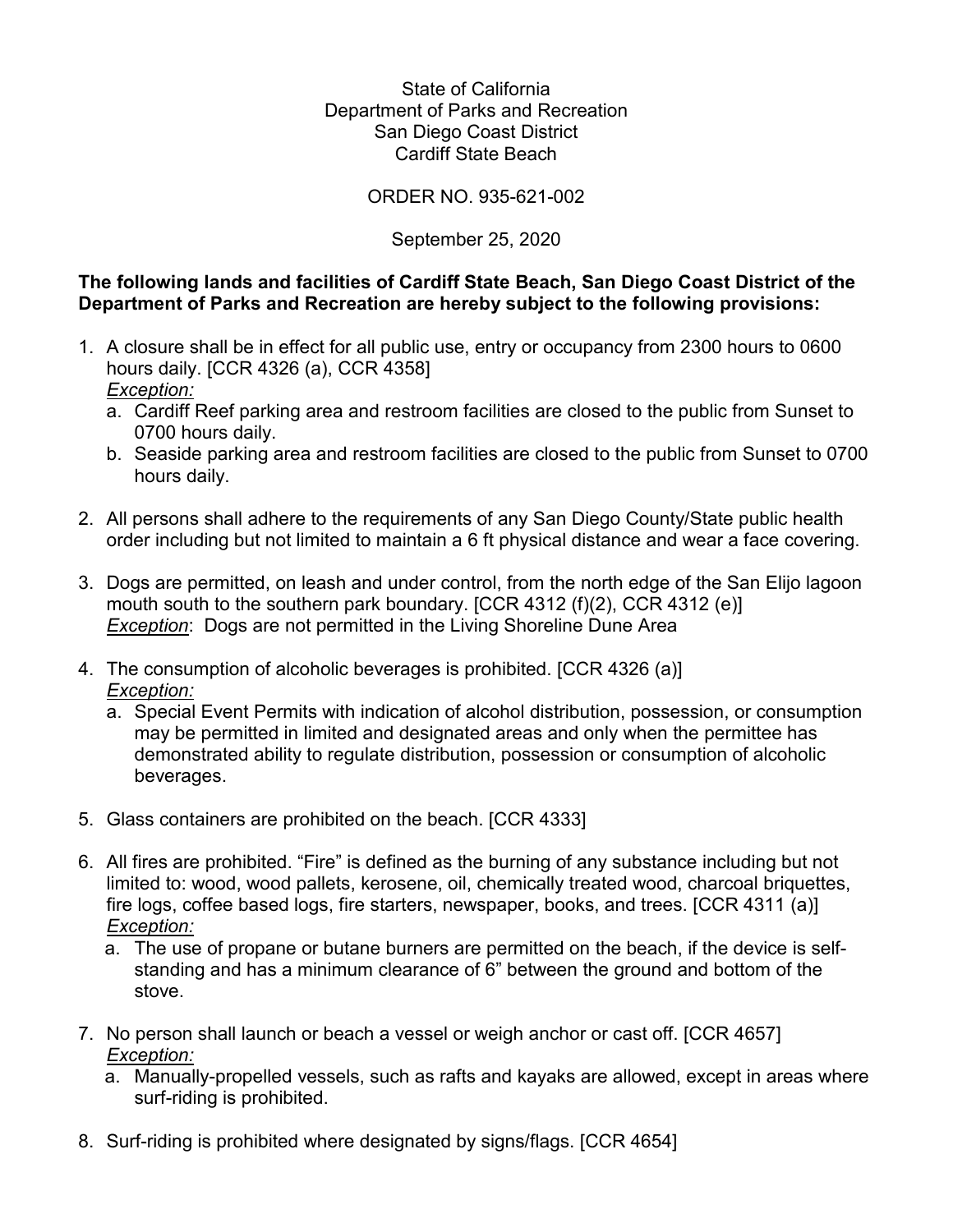- 9. The Department may close all or portions of Department land, including campsites, parking lots, roadways, day use areas, buildings, and/or beach, to visitors entirely, seasonally, or to specific activities or uses, or may limit the number of visitors entering an area, due to Special Events, maintenance, resource management activities, or natural occurrences, in order to protect resources, remove hazards, and/or ensure public safety. During such closures, all persons, vehicles, bicycles and other transportation implements shall not enter or remain therein. [CCR 4326 (a)]
- 10.Feeding of wild and/or feral animals is prohibited. [CCR 4305 (e)]
- 11.Scavenging in trash and recycling bins is prohibited. [CCR 4310, PRC 5003]
	- a. No person shall import or export any litter, domestic, agricultural, or commercial garbage or refuse, for the express purpose of disposing of such material in the State Park trash cans or dumpsters.
	- b. No person shall climb on or into trash containers, dumpsters, nor remove, separate, or dislodge the contents inside in total or in part.
	- c. No person shall place petroleum waste products, batteries or toxic substances in trash containers/dumpsters.
	- d. No person shall place ignited or smoldering materials or coals inside any trash container/ dumpster.
- 12.The following groups will be subject to Special Event and/or Concession permitting [CCR 4300] and are prohibited from utilizing state lands without first acquiring the required permit.
	- a. Any group categorized by CCR 4301(j)
	- b. Any group in excess of 25 persons
	- c. Any organized group using state lands for their meeting place
	- d. Any persons filming or photographing state lands for monetary gain.
	- e. Any persons meeting on state lands for the express purpose of training or teaching others.
- 13.All vehicles must be parked in parking lots on the pavement and within the marked lines of a single space. [CCR 4358]
	- *Exception:*
	- a. Cardiff Reef lot: Day use vehicles (singular or in combination) over 25 feet in length or 9 feet in width are prohibited.
	- b. Seaside Lot: Oversized vehicles described as 25 feet or over in length or 9 feet or wider in width are permitted with an Oversized Vehicle Pass sticker or oversize vehicle day fee payment. Not permitted during peak season (Friday before Memorial Day through Labor Day).
- 14."Tailgating" is prohibited in all parking lots. No awnings or "sliders" may be erected. No chairs, tables, barbeques or other recreational equipment may be used in parking lots. [CCR 4323(a)]
- markings, and/or pavement markings are reserved for marked DPR vehicles or privately 15.Parking spaces marked as AUTHORIZED VEHICLES ONLY either through signage, curb owned employee vehicles displaying a current employee vehicle parking pass. All other vehicles may be cited under VC 21113(a).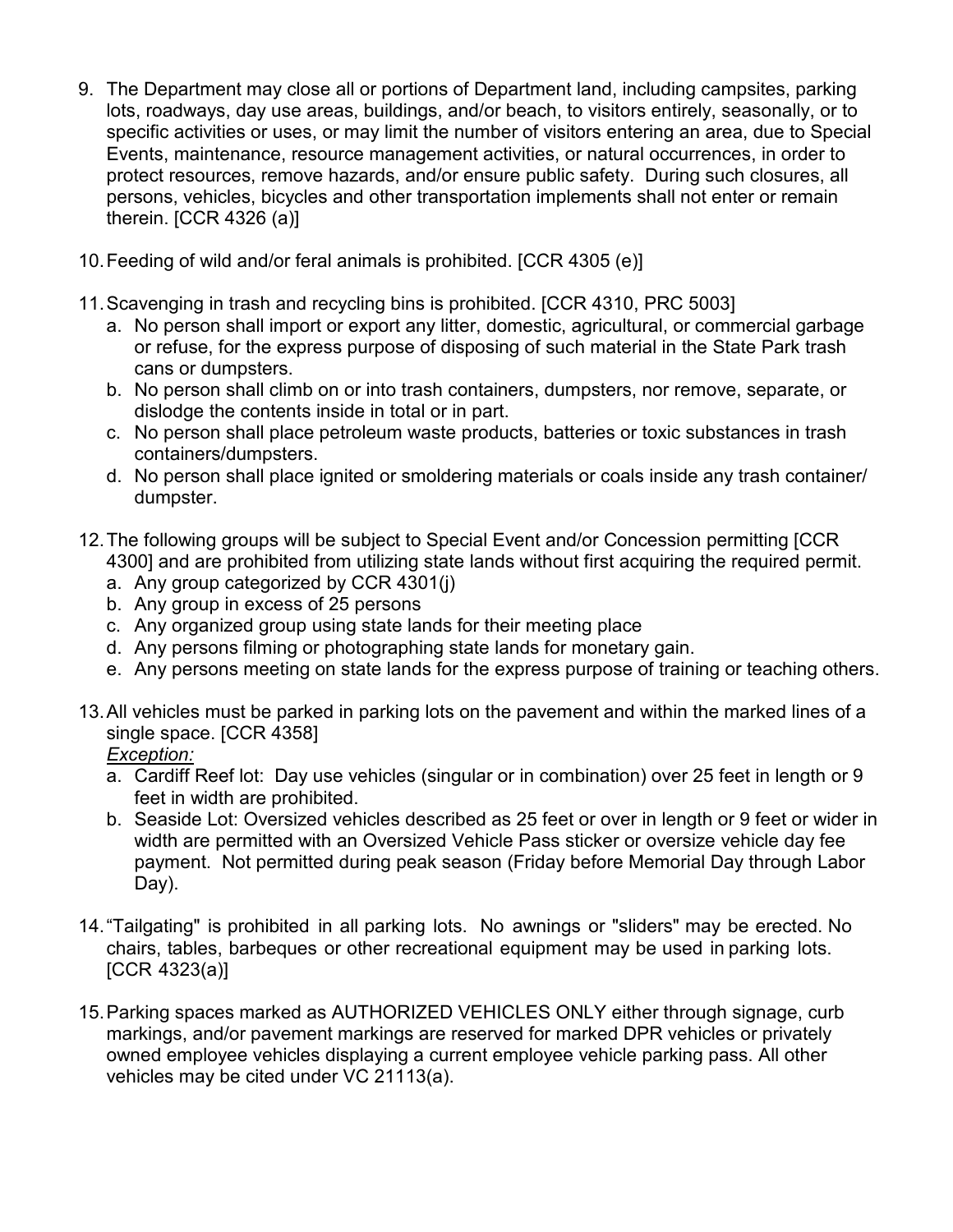- 16.AII persons must stay off the cliff bluffs and maintain a minimum safe distance of 1O' for setting up any recreational equipment. [CCR 4307 & CCR 4326(a)]
- 17. No person shall launch, land, or operate a powered unmanned vehicle or aircraft, Unmanned Aircraft Systems (UAS) [drone], or other remote controlled aerial device. [CCR 4304; CCR 4319]

Exception:

- a. Commercial filming with applicable FAA Certification of Authorization (COA), appropriate park unit permits, and California Film Commission approval.
- b. Non-commercial use upon completion of the park unit's special use permit application and applicable FAA registration.
- c. Scientific research with appropriate FAA registration and park unit permits.
- d. Use by law enforcement under exigent circumstances with direct permission of the District Superintendent.
- 18. No unauthorized person shall be present on a lifeguard tower at any time. [CCR 4319]
- 19. Dune areas denoted by fencing or other means are closed to public access. Dogs are not permitted in the dune area. [CCR 4326(a)]
- 20. Authorized emergency personnel and vehicles as defined by Section 165 of the California Vehicle Code are exempt from this Order. Department of Parks and Recreation personnel, vehicles and equipment are also exempt from this order.
- 21. Exemptions to any of the above may be granted under a Special Event Permit and/or by the District Superintendent or designee, San Diego Coast District, 4477 Pacific Highway, San Diego, CA 92110.
- 22. Nothing herein shall affect any existing private, contractual, or property rights.

23. Nothing herein shall be construed in derogation of other provisions of law.

So Ordered.

Gina Moran, District Superintendent - San Diego Coast District

Authority: California Public Resources Code Division 5, Chapter 1, Article 1, Section 5003 and 5008